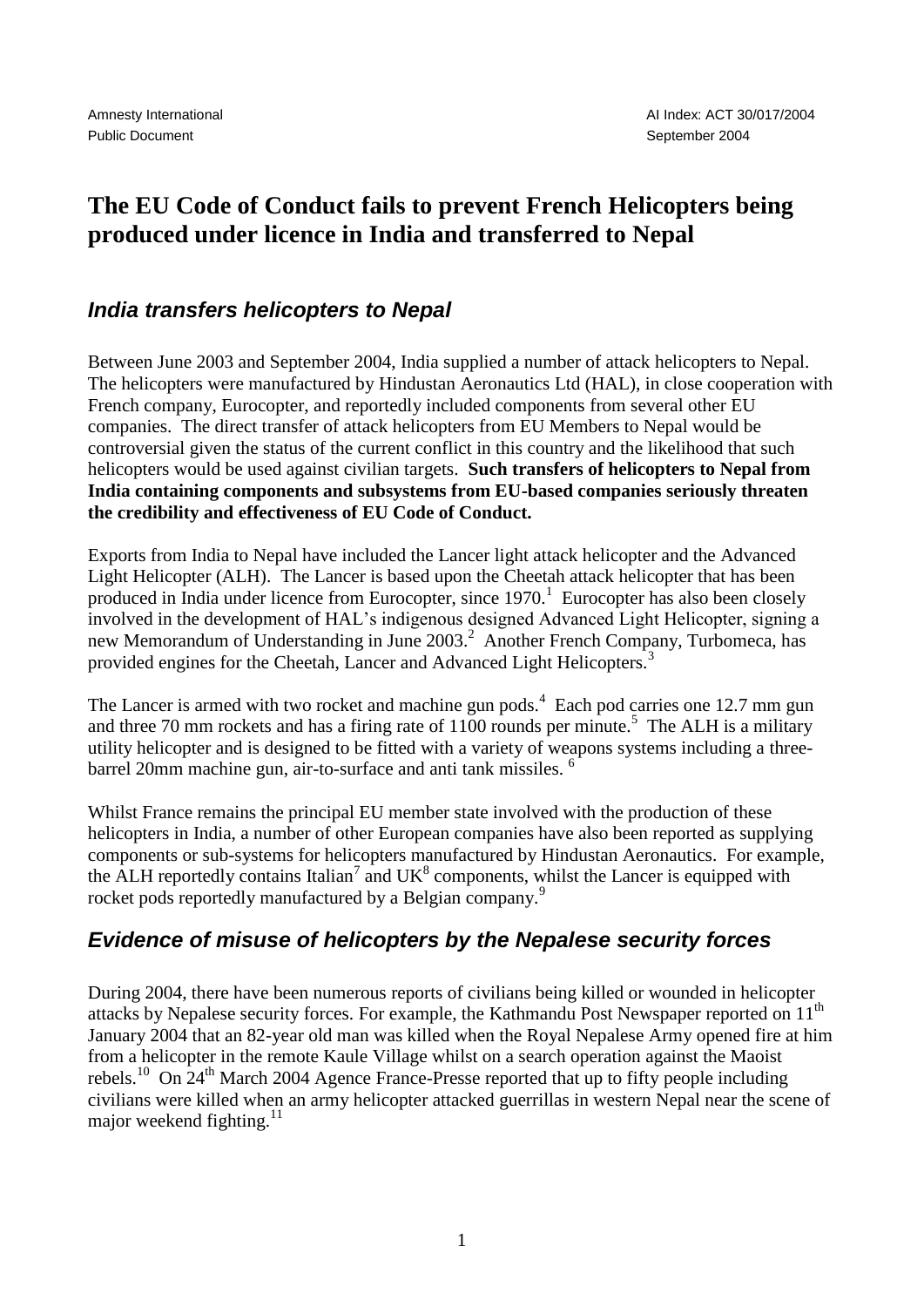## *Exports of Indian helicopters to other countries of concern*

It would appear that India has weaker controls on the export of military helicopters than its EU counterparts. In 2002, it was reported that India had removed the 'blacklist' of countries that it would not export weapons to, in an effort to boost its arms sales, including that of the Advanced Light Helicopter.<sup>12</sup> According to a 2002 report of the Indian Parliamentary Standing Committee on Industry, Hindustan Aeronautics had been "exporting spares for aircraft, helicopters and engines to a number of countries.<sup>13</sup> In February 2003, the Chairman of Hindustan Aeronautics stated that "we have our own advanced light helicopter design **and to export it we do not need any permissions**."<sup>14</sup> [Emphasis added].

The close involvement of France with the production of attack helicopters in India, via licensed production agreements and the incorporation of components or sub-systems from other EU member states into these helicopters raises serious concerns regarding the application of the EU Code of Conduct. Criterion 7 of the EU Code requires Member States to consider the "risk that… equipment will be diverted within the buyer country or re-exported under undesirable conditions," and to consider "the capability of the recipient country to exert effective export controls." The export of the Lancer and ALH helicopters from India to destinations unlikely to receive direct export licences from EU members suggests that EU Member States are not fully implementing the EU Code. Given the weakening of India's export controls, the continued involvement of EU-based companies in the production of Indian attack helicopters, seriously undermines the credibility of the EU Code and its effectiveness in stopping the proliferation of arms to conflict or human rights crisis zones.

1

<sup>&</sup>lt;sup>1</sup> <http://www.hal-india.com/helicopter/aboutus.asp> accessed 8/2004. The HAL website reports that the licence agreement for the manufacture of the Cheetah helicopter (Eurocopter designation SA-315- Lama) was signed with Eurocopter (originally M/s SNIAS) in September 1970 and the first Cheetah helicopter manufactured from raw materials was delivered during 1976-77.

<sup>&</sup>lt;sup>2</sup> International Defense Review August 01, 2003 : The MoU is intended to revitalize and intensify co-operation between the two companies in the helicopter sector, which dates back to the early 1970s, when HAL license-built the Alouette III (as the Cheetah) and Lama (Chetak). More recently Eurocopter has assisted in development of India's Druv ALH. The companies are to investigate ways of increasing collaboration in production of helicopters and development of joint equipment and systems.

<sup>&</sup>lt;sup>3</sup> Businessline. Chennai: Nov 27, 2002. pg. 1 'French aerospace co. eyes India for manufacturing base'. Snecma group company, Turbomeca, has a contract to supply over 200 of the powerful engines for HAL's advanced light helicopter (ALH) project

<sup>&</sup>lt;sup>4</sup> <http://www.hal-india.com/helicopter/products.asp#lancer> accessed 8/2004

<sup>&</sup>lt;sup>5</sup> Jane's Defence Weekly - February 28, 2001, 'Indian Army to get first Lancers in upgrade project.' <sup>6</sup> Aviation Week & Space Technology, Dec 2, 1996 : India's ALH readied for weapons integration. (India's Advanced Light Helicopter), see also <http://www.bharat-rakshak.com/IAF/Info/Aircraft/ALH.html> accessed 8/2004

 $7$  For example, components for the flight control and the hydraulic system. See: [http://www.elaster.com/General\\_Overview.pdf](http://www.elaster.com/General_Overview.pdf) accessed 8/2004

<sup>&</sup>lt;sup>8</sup> For example the Advanced Light Helicopter hydraulic pack. See: [http://www.apph.co.uk/hydraulics.htm#](http://www.apph.co.uk/hydraulics.htm) 8/2004 and photograph from Farnborough 2004

<sup>&</sup>lt;sup>9</sup> International Defense Review, 15 January 1999.

 $10$  82 year old killed in army firing, Kathmandu Post, 12<sup>th</sup> January 2004